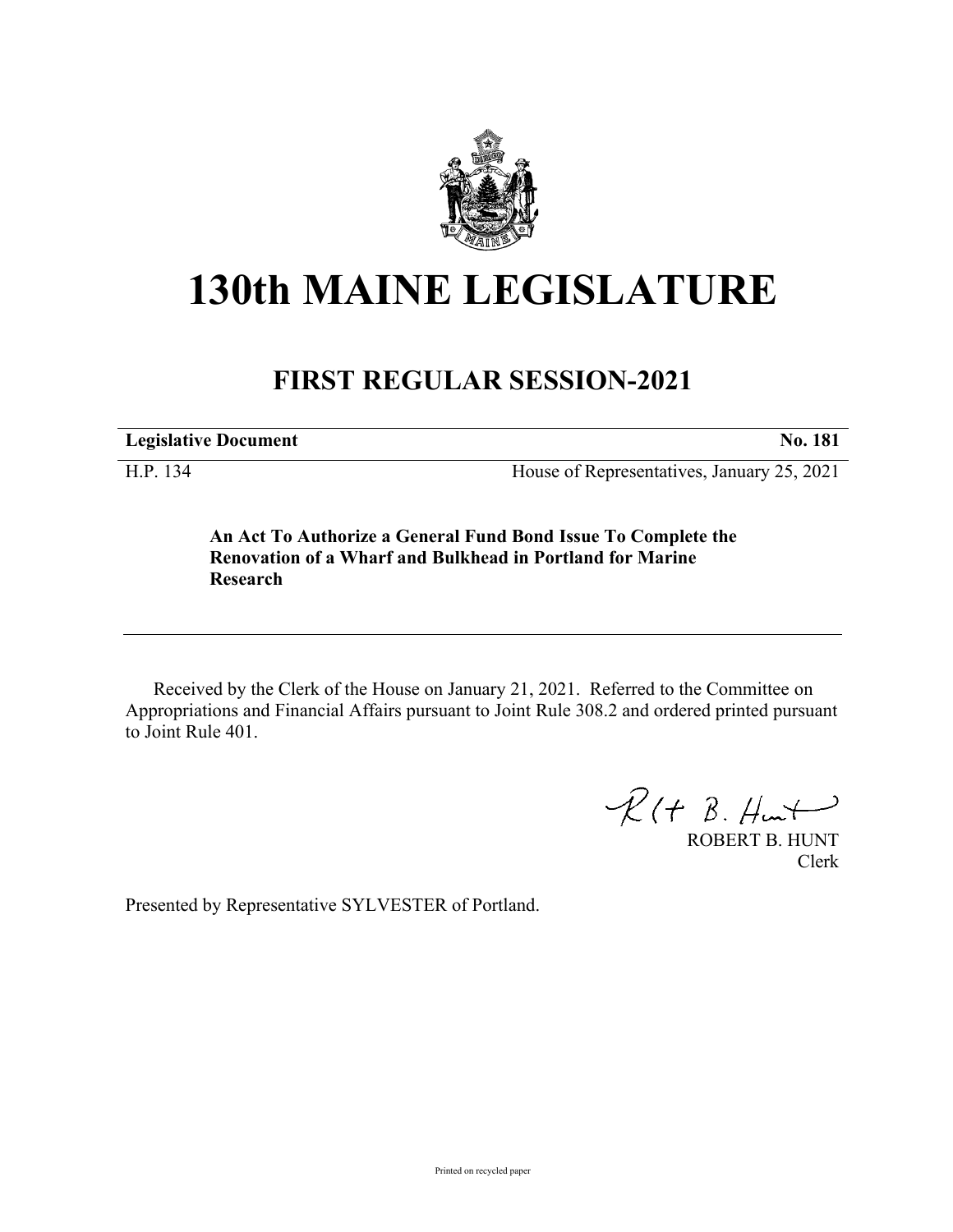**Preamble.** Two thirds of both Houses of the Legislature deeming it necessary in 2 accordance with the Constitution of Maine, Article IX, Section 14 to authorize the issuance 3 of bonds on behalf of the State of Maine to provide funds as described in this Act,

4 **Be it enacted by the People of the State of Maine as follows:**

5 **Sec. 1. Authorization of bonds.** The Treasurer of State is authorized, under the 6 direction of the Governor, to issue bonds in the name and on behalf of the State in an 7 amount not exceeding \$2,000,000 for the purposes described in section 5 of this Act. The 8 bonds are a pledge of the full faith and credit of the State. The bonds may not run for a 9 period longer than 10 years from the date of the original issue of the bonds.

10 **Sec. 2. Records of bonds issued; Treasurer of State.** The Treasurer of State 11 shall ensure that an account of each bond is kept showing the number of the bond, the name 12 of the successful bidder to whom sold, the amount received for the bond, the date of sale 13 and the date when payable.

14 **Sec. 3. Sale; how negotiated; proceeds appropriated.** The Treasurer of State 15 may negotiate the sale of the bonds by direction of the Governor, but no bond may be 16 loaned, pledged or hypothecated on behalf of the State. The proceeds of the sale of the 17 bonds, which must be held by the Treasurer of State and paid by the Treasurer of State 18 upon warrants drawn by the State Controller, are appropriated solely for the purposes set 19 forth in this Act. Any unencumbered balances remaining at the completion of the project 20 in this Act lapse to the Office of the Treasurer of State to be used for the retirement of 21 general obligation bonds.

22 **Sec. 4. Interest and debt retirement.** The Treasurer of State shall pay interest 23 due or accruing on any bonds issued under this Act and all sums coming due for payment 24 of bonds at maturity.

25 **Sec. 5. Disbursement of bond proceeds from General Fund bond issue.** The 26 proceeds of the sale of the bonds authorized under this Act must be expended as designated 27 in the following schedule under the direction and supervision of the agencies and entities 28 set forth in this section.

## 29 **ECONOMIC AND COMMUNITY** 30 **DEVELOPMENT, DEPARTMENT OF**

- 31 Provides funds to complete the renovation of a wharf and bulkhead at the Gulf of Maine 32 Research Institute in Portland to bring the wharf back into operation for a fishing vessel 33 berthing resource to support marine research at sea and for continued long-term marine 34 job development.
- 35

Total \$2,000,000 \$2,000,000 \$2,000,000 \$2,000,000 \$2,000,000 \$2,000,000 \$2,000 \$2,000 \$2,000 \$2,000 \$2,000 \$2,000 \$2,000 \$2,000 \$2,000 \$2,000 \$2,000 \$2,000 \$2,000 \$2,000 \$2,000 \$2,000 \$2,000 \$2,000 \$2,000 \$2,000 \$2,000 \$2,

35 **Sec. 6. Contingent upon ratification of bond issue.** Sections 1 to 5 do not become effective unless the people of the State ratify the issuance of the bonds as set forth in this Act. 36 37 38

39 **Sec. 7. Appropriation balances at year-end.** At the end of each fiscal year, all 40 unencumbered appropriation balances representing state money carry forward. Bond 41 proceeds that have not been expended within 10 years after the date of the sale of the bonds